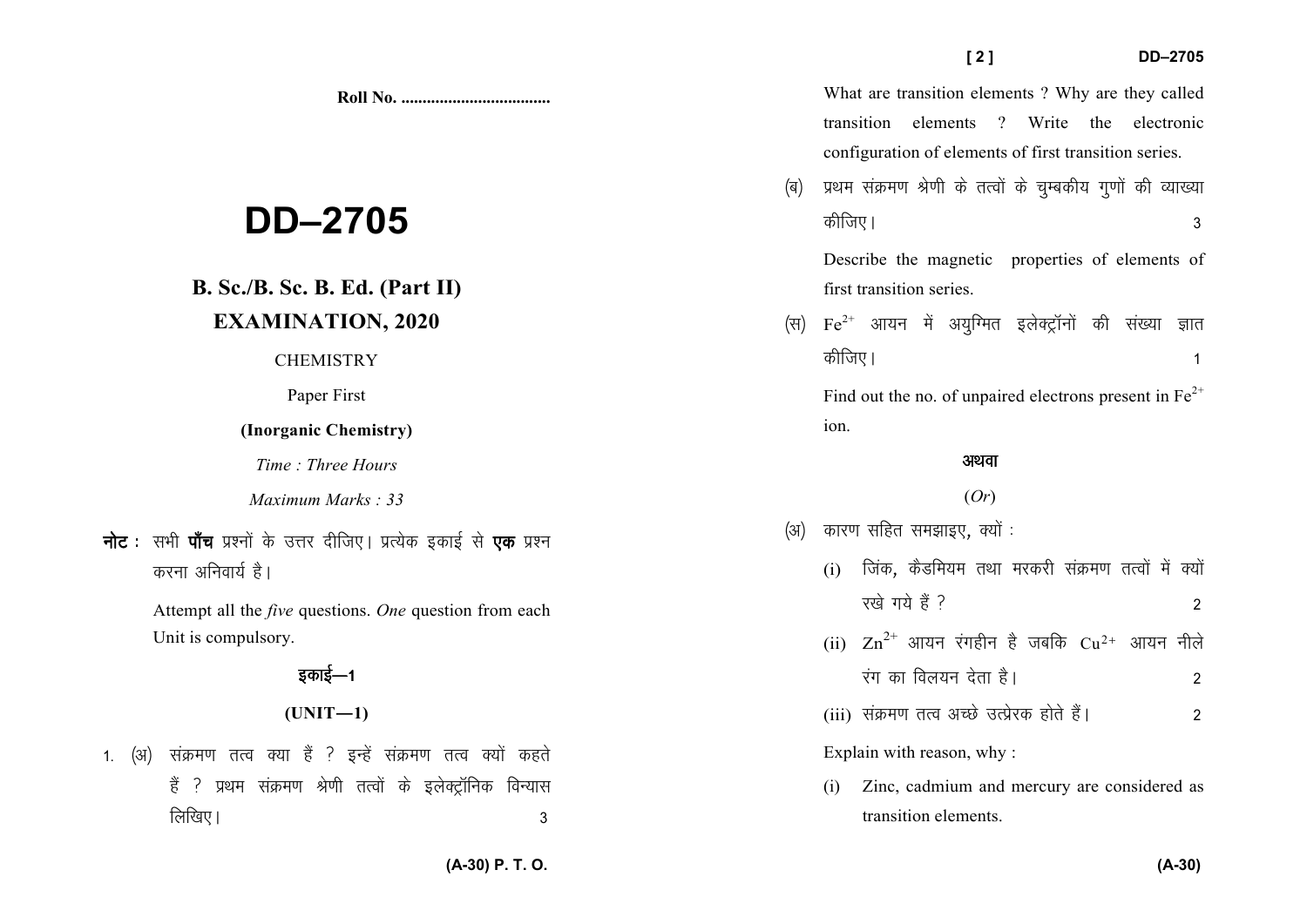|            |          | [3]                                                                                                                                                    | DD-2705        | [4]<br>DD-2705                                                                                                                                                                                      |  |  |  |
|------------|----------|--------------------------------------------------------------------------------------------------------------------------------------------------------|----------------|-----------------------------------------------------------------------------------------------------------------------------------------------------------------------------------------------------|--|--|--|
| (ब)        |          | (ii) $\text{Zn}^{2+}$ ion is colourless but $\text{Cu}^{2+}$ ion gives blue<br>colour to the solution.<br>(iii) Transition elements are good catalyst. |                | Write the name, symbol, atomic number and<br>electronic configuration of elements of third<br>transition series.                                                                                    |  |  |  |
|            |          | क्रोमियम के एक अयस्क का नाम लिखिए।<br>Write the name of one of the ores of chromium.<br>इकाई—2                                                         | (ब)            | द्वितीय तथा तृतीय श्रेणी के तत्वों के संकुल यौगिक बनाने<br>की प्रवृत्ति की व्याख्या कीजिए।<br>3<br>Describe the tendency of complex formation of<br>elements of second and third transition series. |  |  |  |
|            | $2.$ (3) | $(UNIT-2)$<br>$Zr^{3+}$ तथा Hf <sup>3+</sup> की आयनिक त्रिज्याएँ लगभग समान हैं,                                                                        |                | इकाई—3<br>$(UNIT-3)$                                                                                                                                                                                |  |  |  |
| (ब)<br>(स) |          | कारण बताइए।<br>$Zr^{3+}$ and Hf <sup>3+</sup> have same ionic radius, give                                                                             | 3<br>(3)<br>3. | वर्नर का उपसहसंयोकता का सिद्धान्त उदाहरण सहित<br>समझाइए।<br>4                                                                                                                                       |  |  |  |
|            |          | reason.<br>चक्रण चुम्बकीय आघूर्ण का सूत्र लिखिए।<br>Write the formula for spin only magnetic                                                           |                | Describe Werner's co-ordination theory<br>with<br>example.<br>प्रभावी परमाणु संख्या पर एक संक्षिप्त टिप्पणी लिखिए।                                                                                  |  |  |  |
|            |          | moment.<br>संकुलों के अवशोषण स्पेक्ट्रम को $[\text{Ti}(\text{H}_2\text{O})_6]^3$ + के                                                                  | (ৰ)            | $\overline{\phantom{a}}$ 3<br>Write a short note on effective atomic number.<br>अथवा                                                                                                                |  |  |  |
|            |          | स्पेक्ट्रा के उदाहरण के आधार पर समझाइए।<br>Explain the absorption spectra of complexes on the                                                          | 3<br>(3)       | (Or)<br>समावयवता से आप क्या समझते हैं ? संकुल यौगिकों                                                                                                                                               |  |  |  |
|            |          | basis of example of $\left[\text{Ti}(\text{H}_2\text{O})_6\right]^{3+}$ .                                                                              |                | पाई जाने वाली समावयवता को<br>में<br>सहित<br>उदाहरण                                                                                                                                                  |  |  |  |

#### अथवा

(*Or*) (अ) तृतीय संक्रमण श्रेणी तत्वों के नाम, संकेत, परमाणु क्रमांक

तथा इलेक्ट्रॉनिक विन्यास लिखिए। 4

**(A-30) P. T. O.**

समझाइए ।  $\overline{a}$ 

What do you mean by isomerism ? Explain the

isomerism found in co-ordination complexes with

examples.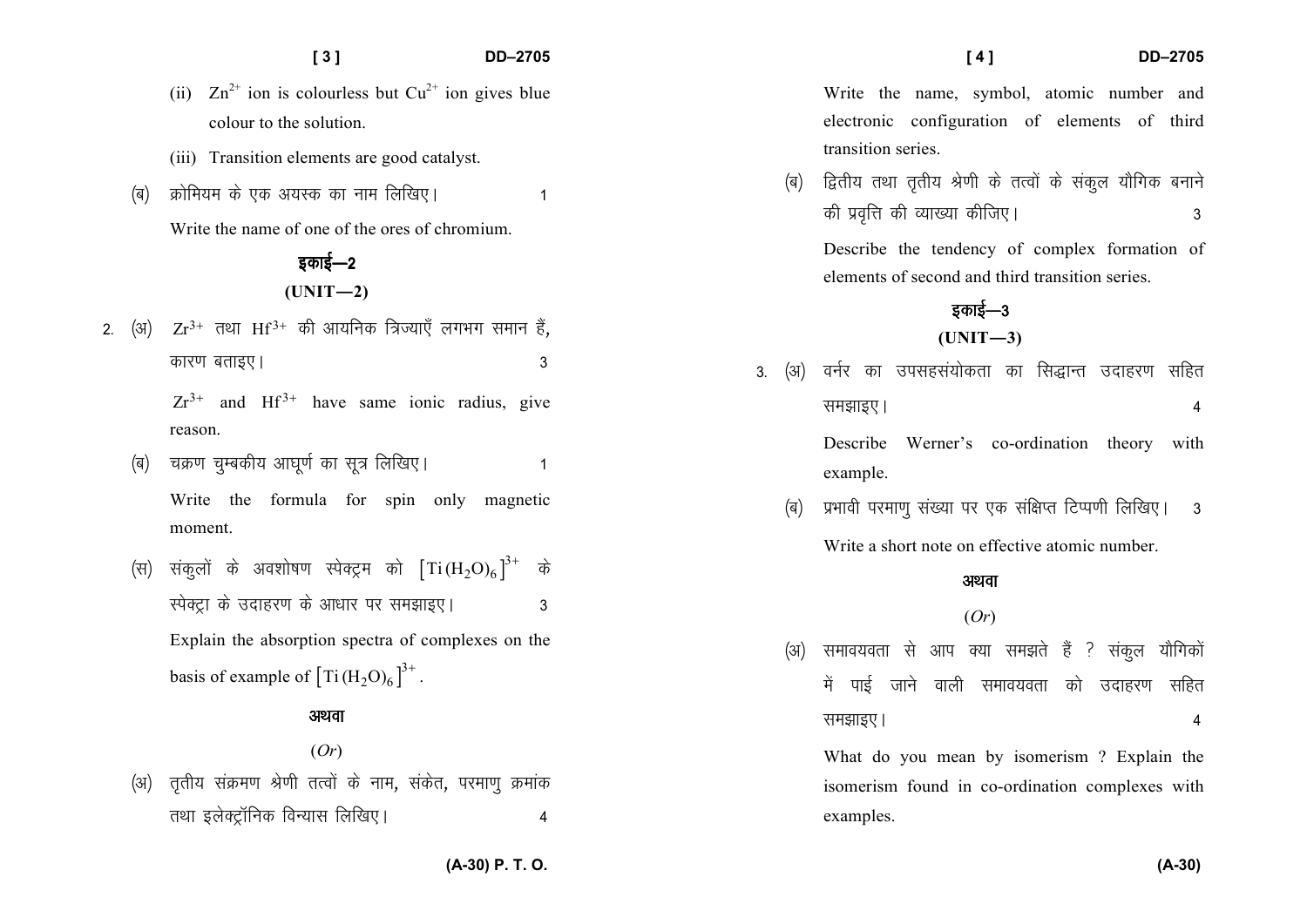| <b>DD-2705</b> |                                                           |  | <b>DD-2705</b> |  |  |
|----------------|-----------------------------------------------------------|--|----------------|--|--|
| 3              | (ब) लैन्थेनाइडों के संकुल निर्माण पर एक संक्षिप्त टिप्पणी |  |                |  |  |
|                | लिखिए।                                                    |  |                |  |  |
|                | Write a short note on complex formation of                |  |                |  |  |

Lanthanides.

**(UNIT—4)** 

इकाई—4

 $[5]$ 

(ब) फ्रॉस्ट आरेख को समझाइए।

Explain Frost diagram.

4. (अ) लैंथेनाइड संकुचन क्या है ? इसके प्रभावों को समझाइए। 3

What is lanthanide contraction ? Describe its effect.

(ब) एक्टिनाइड आयनों के रंग तथा अवशोषण स्पेक्ट्रम की  $\alpha$ ] व्याख्या कीजिए |  $\alpha$  3

Describe the colour and absorption spectra of actinide ions.

#### अथवा

#### (*Or*)

| (अ) लैन्थेनाइडों की विभिन्न ऑक्सीकरण अवस्थाओं के स्थायित्व |   |
|------------------------------------------------------------|---|
| को समझाइए।                                                 | 3 |
| Describe the stability of different oxidation states of    |   |
| lanthanides.                                               |   |

|  |        |  |  |  | 5. (अ) लुइस अम्ल तथा क्षार से आप क्या समझते हैं ? |  |
|--|--------|--|--|--|---------------------------------------------------|--|
|  |        |  |  |  | उदाहरण देकर वर्णन कीजिए। इनके उपयोग एवं सीमाएँ    |  |
|  | लिखिए। |  |  |  |                                                   |  |

इकाई—5

**(UNIT—5)** 

What do you mean by Lewis acid and base ? Explain with examples. Write their uses and limitations.

- ¼c½ fuEufyf[kr ds la;qXeh vEy fyf[k, % 2
	- (i)  $CIO_4^-$
	- $(ii)$  HS<sup>–</sup>

Write the conjugate acid of the following :

- (i)  $ClO_4^-$
- $(ii)$  HS<sup>-</sup>